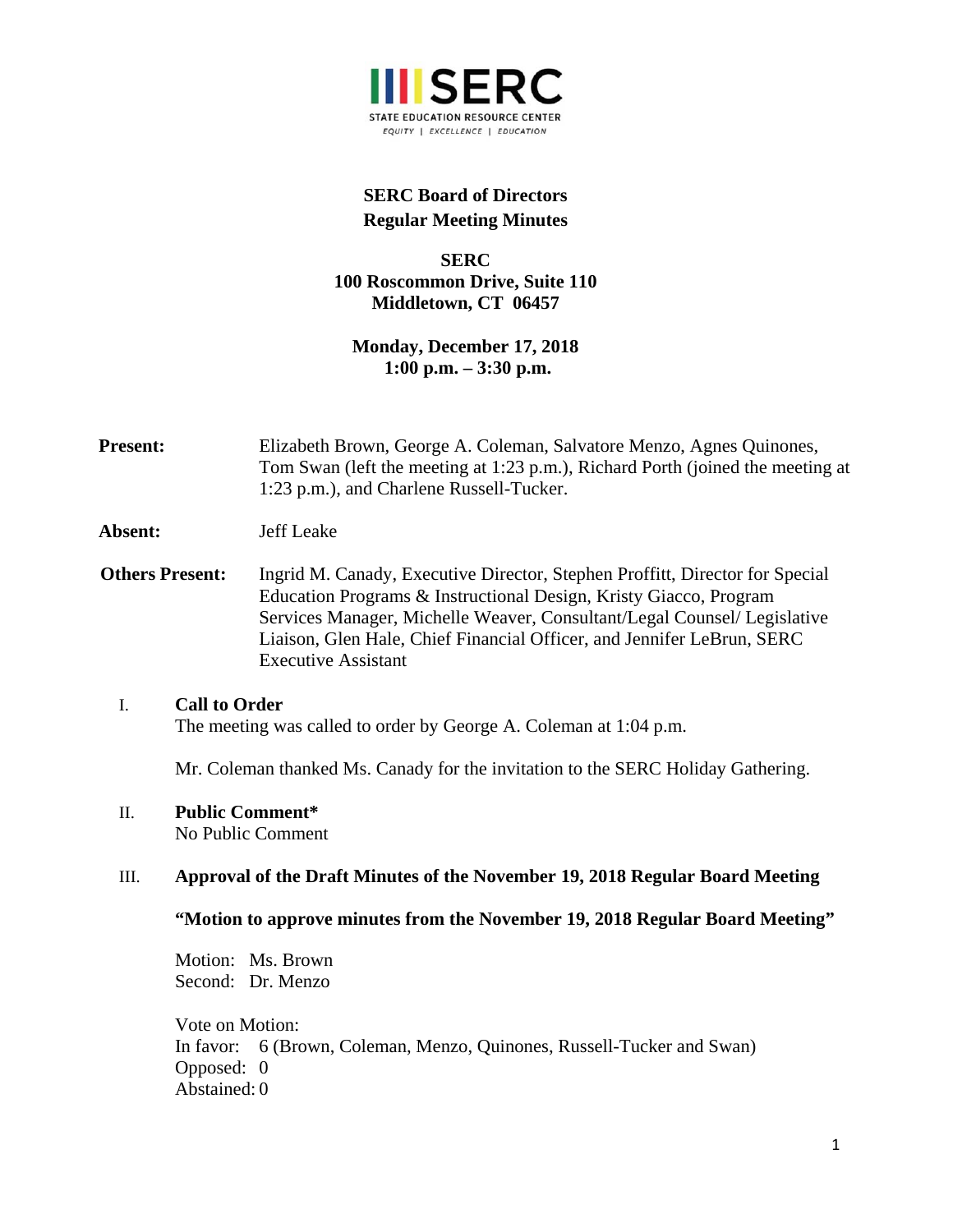## IV. **Agency Updates from Ingrid M. Canady, Executive Director**

a. Fiscal Report, *Glen Hale, Chief Financial Officer* 

Mr. Hale shared the recent fiscal report with Board Members and reviewed the statement of revenues and expenses and balance sheet in detail. Mr. Hale indicated that although the cash balance has decreased due to the return of funds to the CT State Department of Education, SERC is bringing in some funds through invoices.

Mr. Hale distributed a SERC relocation budget matrix template to Board Members. The matrix was created to show all of the relocation and monthly facility expenses that SERC will incur in its future move. An updated matrix will be disseminated monthly.

Ms. Canady stated that SERC is currently being contracted by districts for the 2019- 2020 year. Programmatically SERC is meeting its obligations and is in alignment with the requests from the CSDE. Ms. Canady also shared that requests for SERC's Racial Equity work continue to come to the agency.

Ms. Russell-Tucker asked if there are any concerns that SERC may become strapped by the capacity of its current staff. Ms. Canady indicated that in order to fill requests from districts, SERC will work with external consultants. These consultants will work on an on as-needed basis.

There was general conversation.

b. Update on Waterbury Location

Ms. Canady reported that SERC has come to an agreement with the Landlord of the Waterbury property. Unfortunately, the Department of Administrative Services (DAS) will not approve the proposed lease without further discussion. Ms. Canady has spoken with the attorney for the property owner regarding the requirements from DAS. It was suggested that SERC may be able to request a waiver from the Office of Policy Management (OPM) because SERC is a unique entity. The Attorney General, DAS, OPM and the State Properties Review Board all have to be in agreement before the lease can be approved.

Ms. Canady stated that SERC may have to look into additional options if the Waterbury property is not approved.

Ms. Brown suggested that members of the SERC Board of Directors should meet with Commissioner Melody Currey from DAS to discuss the dilemma around the lease.

Ms. Russell-Tucker stated that Diana Wentzell, Commissioner of Education, shared that she is willing to help in any way with the future move.

There was general conversation.

c. Update on SERC Staff – New Hires/Departures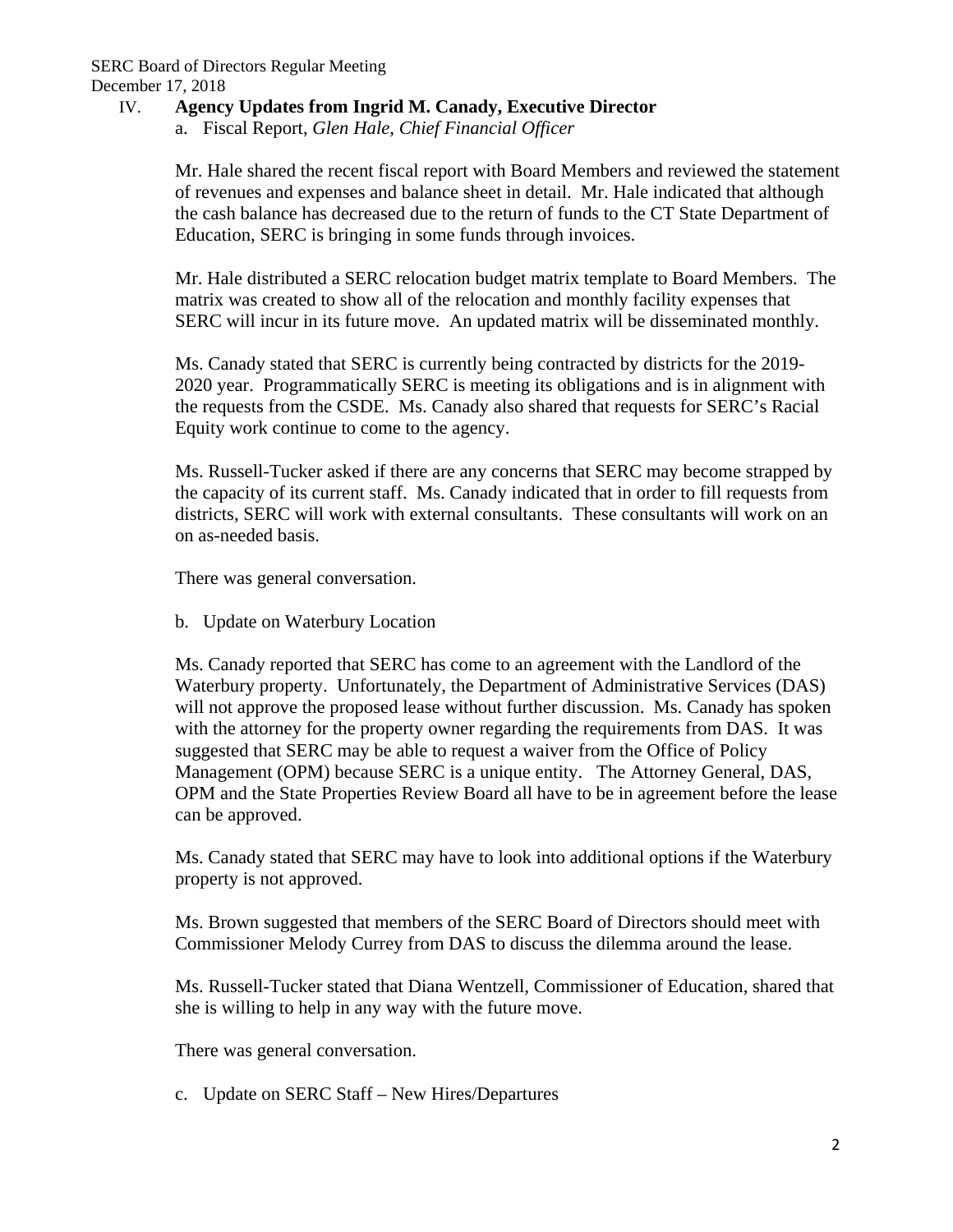SERC Board of Directors Regular Meeting December 17, 2018

> SERC currently has an opening for a full-time Human Resources Manager and a parttime Substance Abuse Prevention Consultant. A new Human Resources Manager will be hired soon.

> Ms. LeTanya Lawrence has joined the SERC staff as an IDEA Education Consultant. Ms. Lawrence comes to SERC with a wealth of knowledge, experience, and expertise in the field of special education specifically in the roles of special education teacher, high school department chairperson and central office special education leadership.

Dr. Vernee Butterfield will join the SERC staff on January 2, 2019 as an IDEA Education Consultant with expertise in English Language Learners and Assessment. Dr. Butterfield is also a Speech and Language Pathologist.

There was general conversation.

d. LEA Contracts/Other contracts

Ms. Canady provided information about SERC's fully executed LEA/Other contracts through December 2018. SERC has entered into agreements for a total of \$323,643.00. The contracts are specific to Curriculum & Instruction, Positive Behavioral Interventions and Supports (PBIS), Racial Equity, Special Education and Scientific Research-Based Interventions (SRBI) programs. This information will be updated and shared with the Board at their regular monthly meetings.

There was general conversation.

### e. Timeline of items for Future Board Approval

Ms. Canady provided Board Members with a timeline of future action items that will require approval. The items include salary ranges 2019-2022, agency budget and revision of the employee handbook. The employee handbook will go through the Operations Committee and will then be brought back to the full Board of Directors for approval. Ms. Canady shared that agency's budget planning meetings with Bryan Klimkiewicz, Bureau Chief, CSDE, have begun.

Ms. Canady advised members that the current SERC/CSDE Memorandum of Agreement will expire June 2019. The MOA will be added to a future meeting agenda as a discussion item.

There was general conversation.